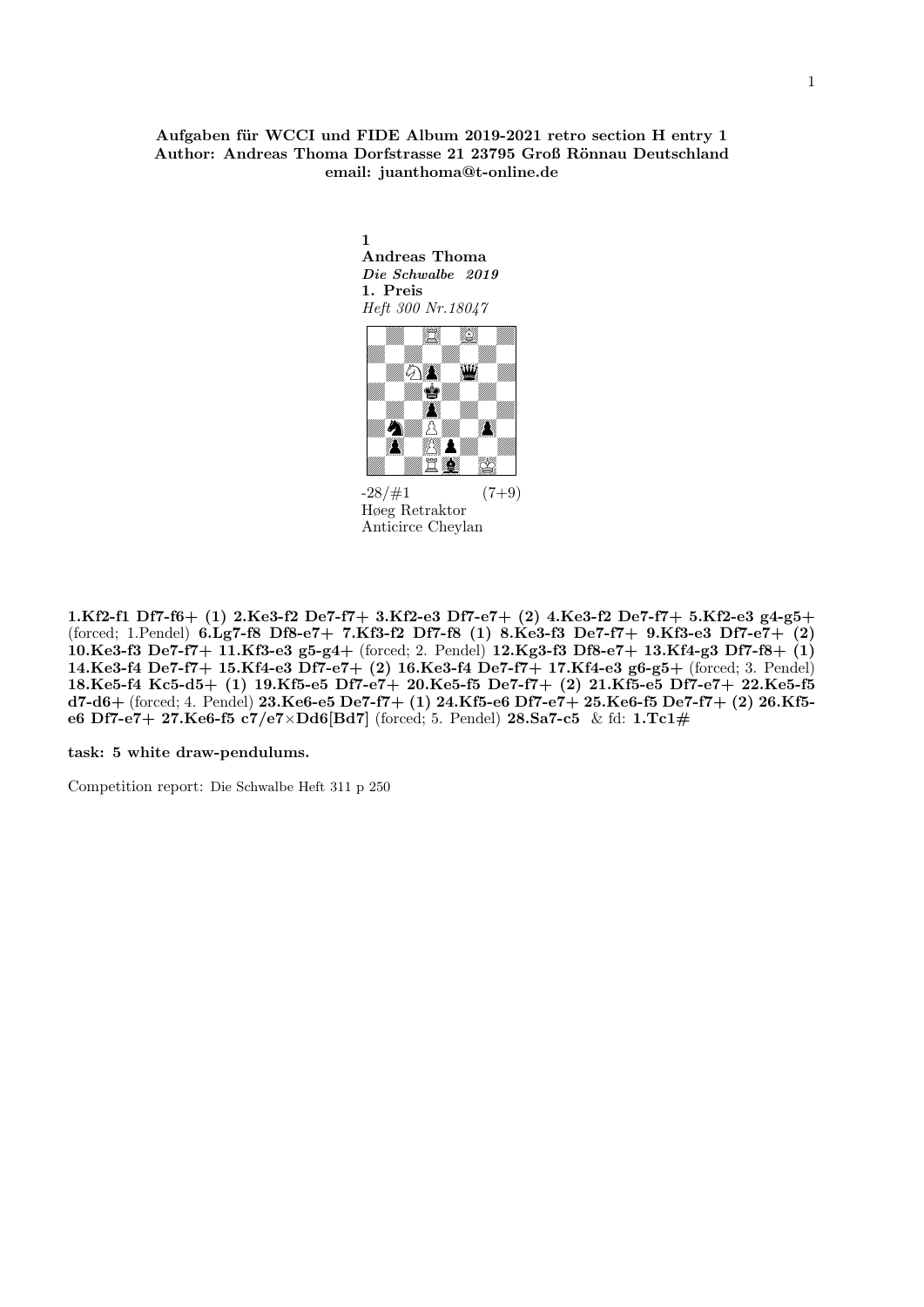### Aufgaben für WCCI und FIDE Album 2019-2021 retro section H entry 2 Author: Andreas Thoma Dorfstrasse 21 23795 Groß Rönnau Deutschland email: juanthoma@t-online.de



 $1. {\rm Ke1\times Tf1[Ke1]~Tf2-f1+~2.Kc3\times Lb4[Ke1]~d5\hbox{-}d4+~3.f7\hbox{-}f8\hbox{=}S~Lf8\hbox{-}b4+~4.Kd2\hbox{-}c3~Tf1\hbox{-}f2\hbox{-}f3.Ke1\hbox{-}d2~Tf2\hbox{-}f1\hbox{-}d4+~4.Kd1\hbox{-}d5\hbox{-}d5+~4\times Lb4[Kd1\hbox{-}d5-2Kc3$~Tf1\hbox{-}d5-2Kc1\hbox{-}d5-2Kc1\hbox{-}d5-2Kc1\h$ 6.Kd2×Td1[Ke1] Lh8×Dg7/Lg7×Dh8[Lf8]+ 7.Dg4-g7/Dh3-h8 & fd: 1.K×d1[Ke1]#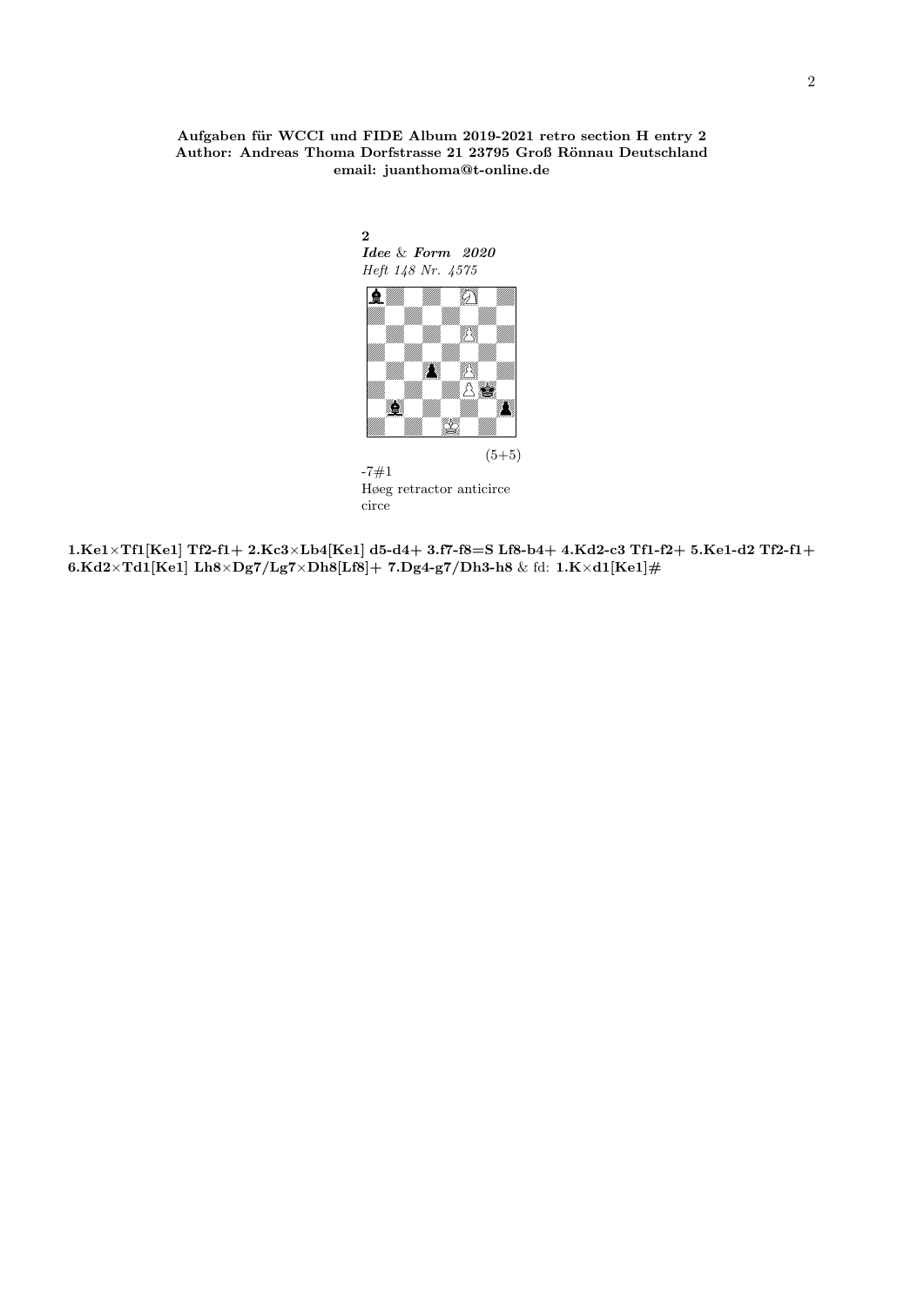Aufgaben für WCCI und FIDE Album 2019-2021 retro section H entry 3 Author: Andreas Thoma Dorfstrasse 21 23795 Groß Rönnau Deutschland email: juanthoma@t-online.de

> 3 Andreas Thoma Die Schwalbe 2021 Heft 308 Nr.18558



 $-14/\#1$   $(1+1)$ Proca Retraktor Anticirce Cheylan

 $1.Kel\times Bf2[Kel]$  Bf3-f2+  $2.Kel\times Tf1[Kel]$  Tf2-f1+  $3.Kc3\times Lb4[Kel]$ 

a) La3-b4+ 4.Kd2-c3 Tf1-f2+ 5.Ke1-d2 Tf2-f1+ 6.Kd3×Be4[Ke1] Be5-e4+ (6...Kd7-d6? is faster) 7.Kd2-d3  ${\tt Tf1-f2+8.Ke1-d2\ Tf2-f1+9.Kd3\times Be4[Ke1]\ Kd7-d6+10.Kd2-d3\ Tf1-f2+11.Ke1-d2\ Tf2-f1+12.Kf7\times Le8[Ke1] }$ Kc8-d7+ 13.Ke7-f7 Lc1/b2-a3+ 14.Kd6-e7 & fd: 1.Kd6-c7#

b) ...Lc5-b4+ 4.Kd2-c3 Tf1-f2+ 5.Ke1-d2 Tf2-f1+ 6.Kd3×Bc4[Ke1] Kd7-d6+ 7.Kd2-d3 Tf1-f2+ 8.Ke1-d2 Tf2-f1+ 9.Ke3×Dd4[Ke1] Kd8-d7+ 10.Kd3-e3 Dd7-d4+ 11.Kd2-d3 Tf1-f2+ 12.Ke1-d2 Tf2-f1+ 13.Kf7×Le8[Ke1] Dc8-d7+ 14.Ke6-f7  $\&$  fd: 1.Ke6-d7#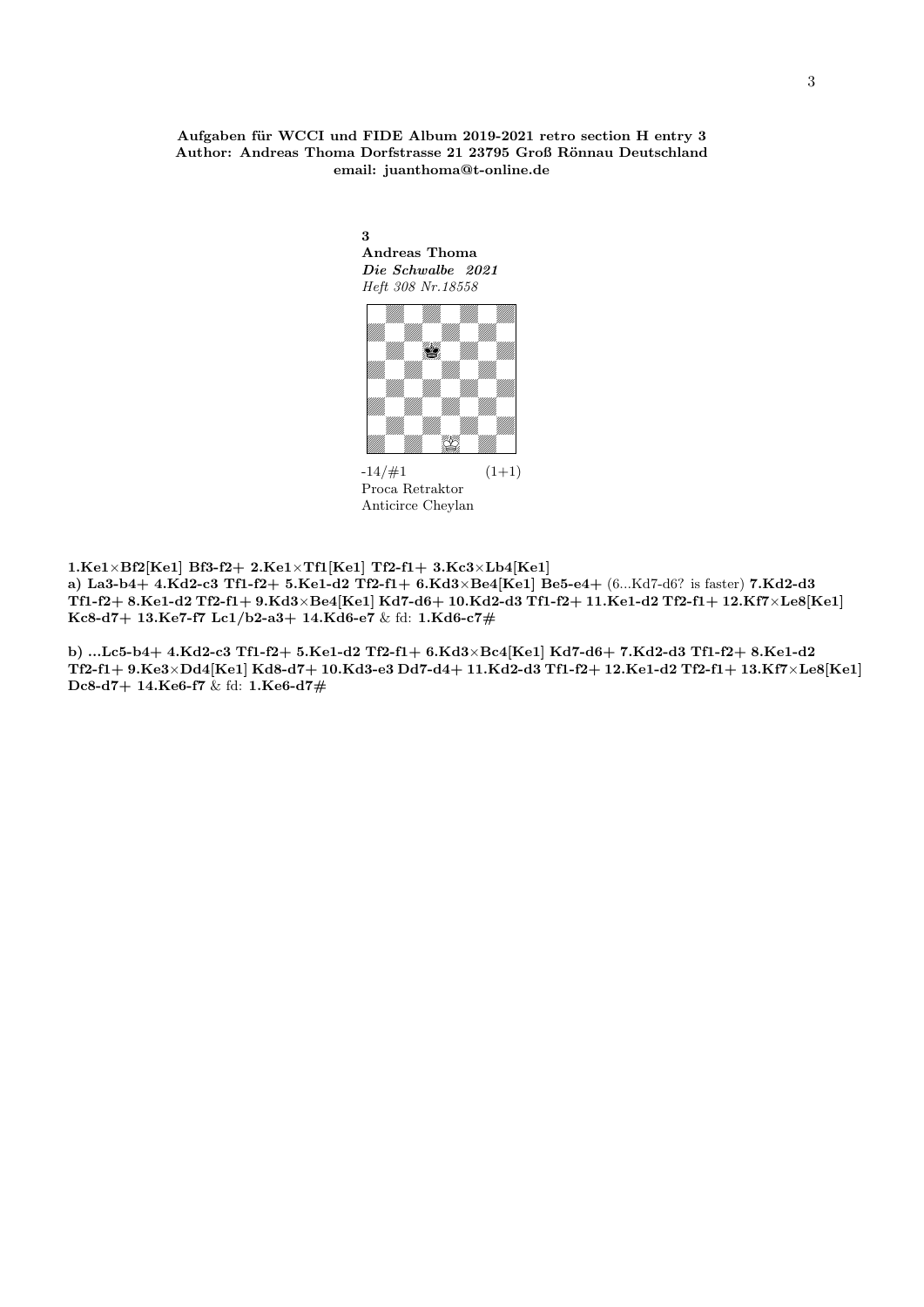### Aufgaben für WCCI und FIDE Album 2019-2021 retro section H entry 4 Author: Andreas Thoma Dorfstrasse 21 23795 Groß Rönnau Deutschland email: juanthoma@t-online.de

4 Andreas Thoma Die Schwalbe 2021 Heft 312-1 Nr.18814



 $-11/\#1$   $(3+3)$ Proca Retraktor Anticirce Cheylan

 $\pmb{1. Ld4 \times Tb2[Lc1] \cdot Tb1-b2+ \cdot 2. Ke1-e2 \cdot Tb2-b1+ \cdot 3.Kf2 \times Lg2[Ke1] \cdot Tb1-b2+ \cdot 4.Ke1-f2 \cdot Tb2-b1+ \cdot 5.Kd2 \times Sd3[Ke1] \cdot Tb1-b2+ \cdot 5.Kd2 \times Sd3[Ke1] \cdot Tb1-b2+ \cdot 5.Kd4 \times Sd3[Ke1] \cdot Tb1-b2+ \cdot 5.Kd4 \times Sd3[Ke1] \cdot Tb1-b2+ \cdot 5.Kd4 \times Sd3[Ke1] \cdot Tb1-b2+ \cdot 5.Kd4 \times Sd3[Ke1]$ (Ke2×Sd3? La8-g2!) Tb1-b2+ 6.Ke1-d2 Sc1-d3+ 7.Kd3×Lc4[Ke1] (Kd3×D? ..10...Da8-g8!) Lg8-e4+ 8.Lh8 d4 T∼d6/Ld5-g2+ 9.Ke3-d3 f5-f4+ (bei 8..Te6-d6 auch Te7-e6) 10.Kf3-e3 Lf1-g2 (bei 8...Tc6-d6 auch Tc8-c6) 11.h7-h8=L & fd:  $1. h7 \times g8 = T[Th1]$ #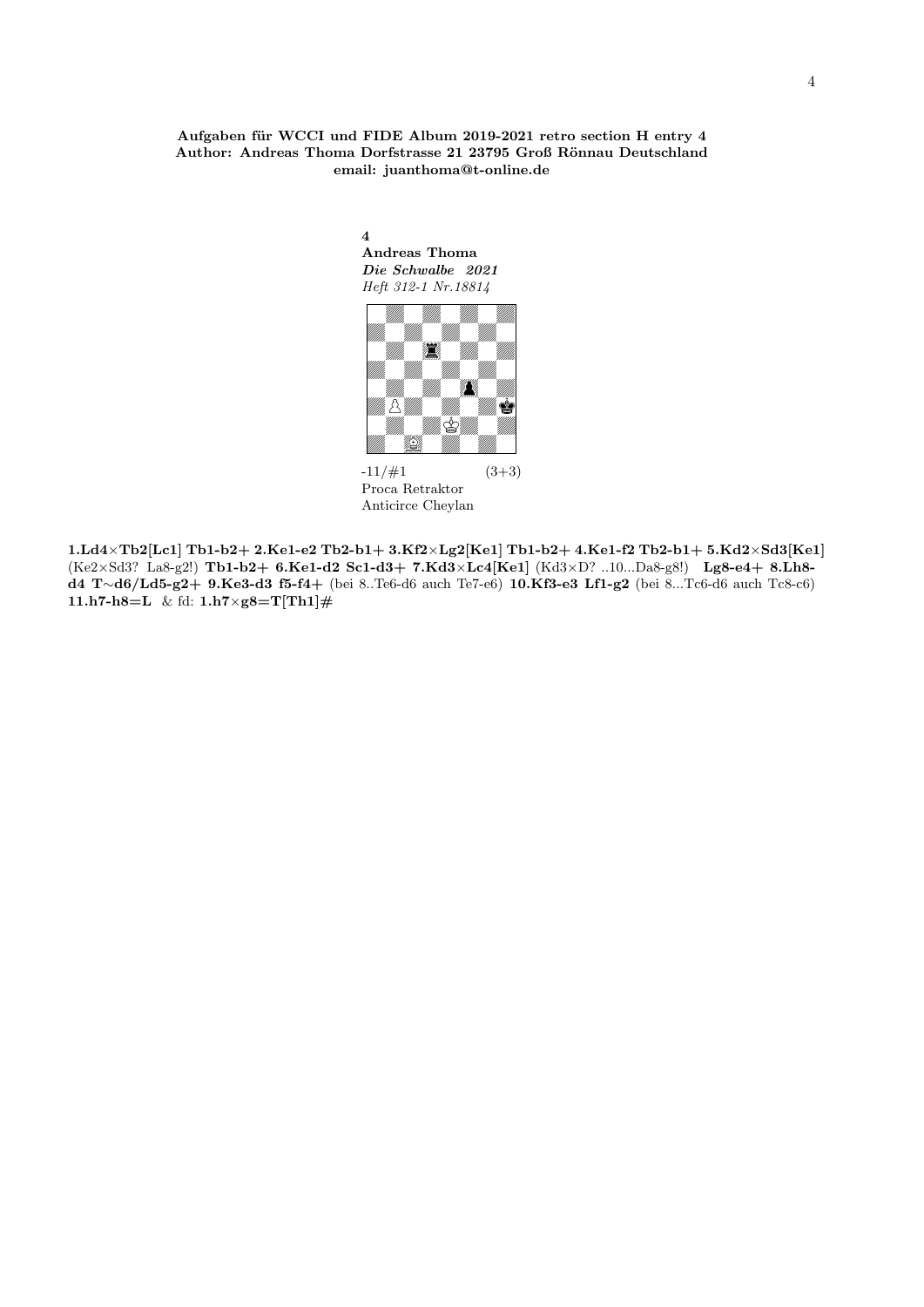### Aufgaben für WCCI und FIDE Album 2019-2021 retro section H entry 5 Author: Andreas Thoma Dorfstrasse 21 23795 Groß Rönnau Deutschland email: juanthoma@t-online.de

Andreas Thoma Die Schwalbe 2019 Heft 295 Nr. 17729 FIDE Album 2019-20<br>
Dorfstrasse 21 23795<br>
1: juanthoma@t-onlin<br>
5<br>
Andreas Thoma<br> *Die Schwalbe 2019<br>
Heft 295 Nr. 17729*<br> *Heft 295 Nr. 17729*<br> **The Manual Property Album**<br> **Album** Album  $-4\#1$   $(5+14)$ Proca Retraktor Anticirce Cheylan

1.Kb2×Tc1[Ke1] Tb8×Sd8[Th8] (otherwise white is retropatt! 1.Tb8×Xd8? or 1..Td8×D/T/L? and white has no move.) 2.Sb7-d8 Bc3-c2+ 3.Sd6-b7 Bb7-b6 4.Se8-d6 & vor: 1.Kb2-b3#

Though it is proca, black is forced to uncapture a knight only to avoid retro-patt!

5